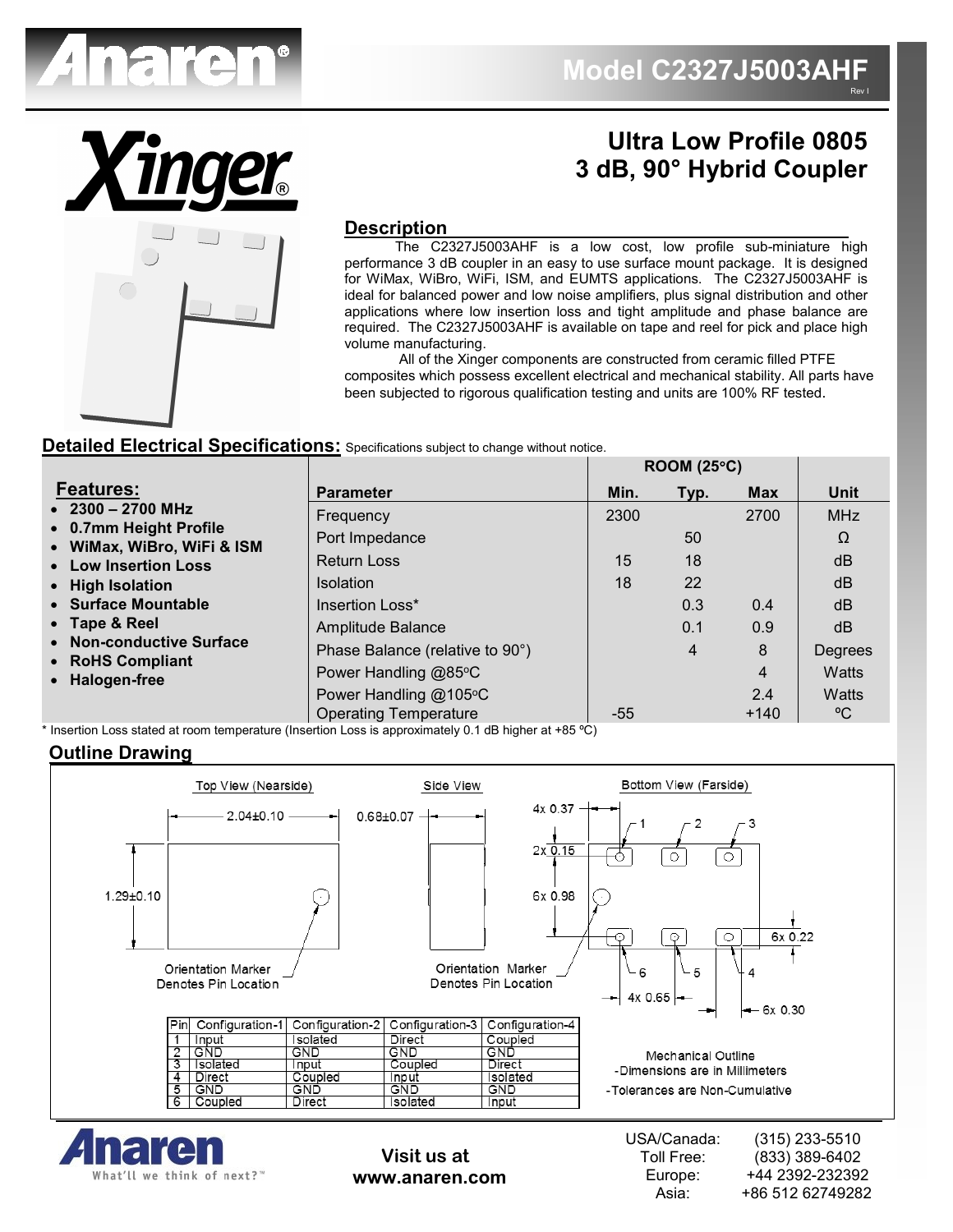

## **Typical Broadband Performance: 500 MHz. to 6000 MHz.**





**Visit us at www.anaren.com**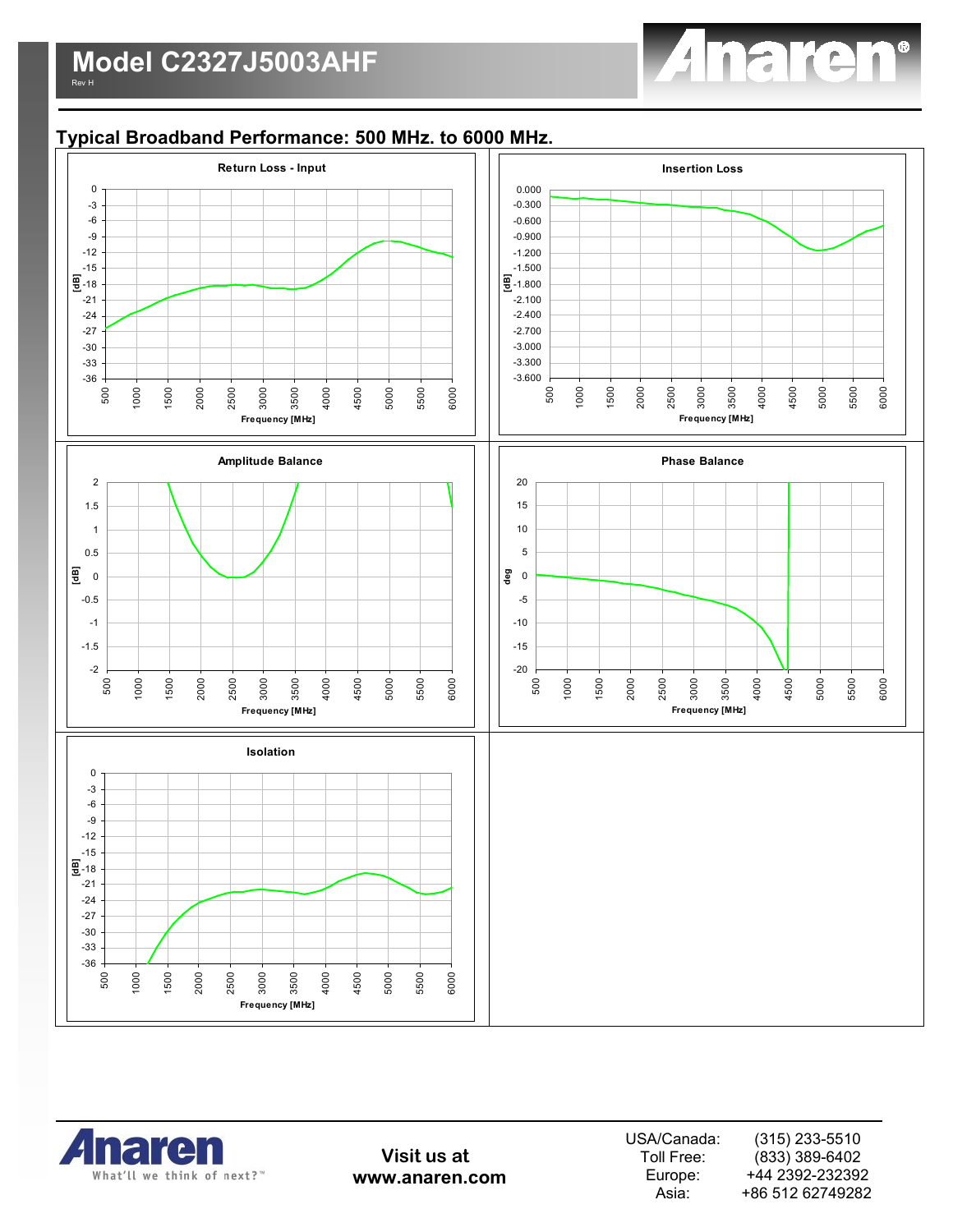

Rev I

### **Typical Performance: 2200 MHz. to 2800 MHz.**





**Visit us at www.anaren.com**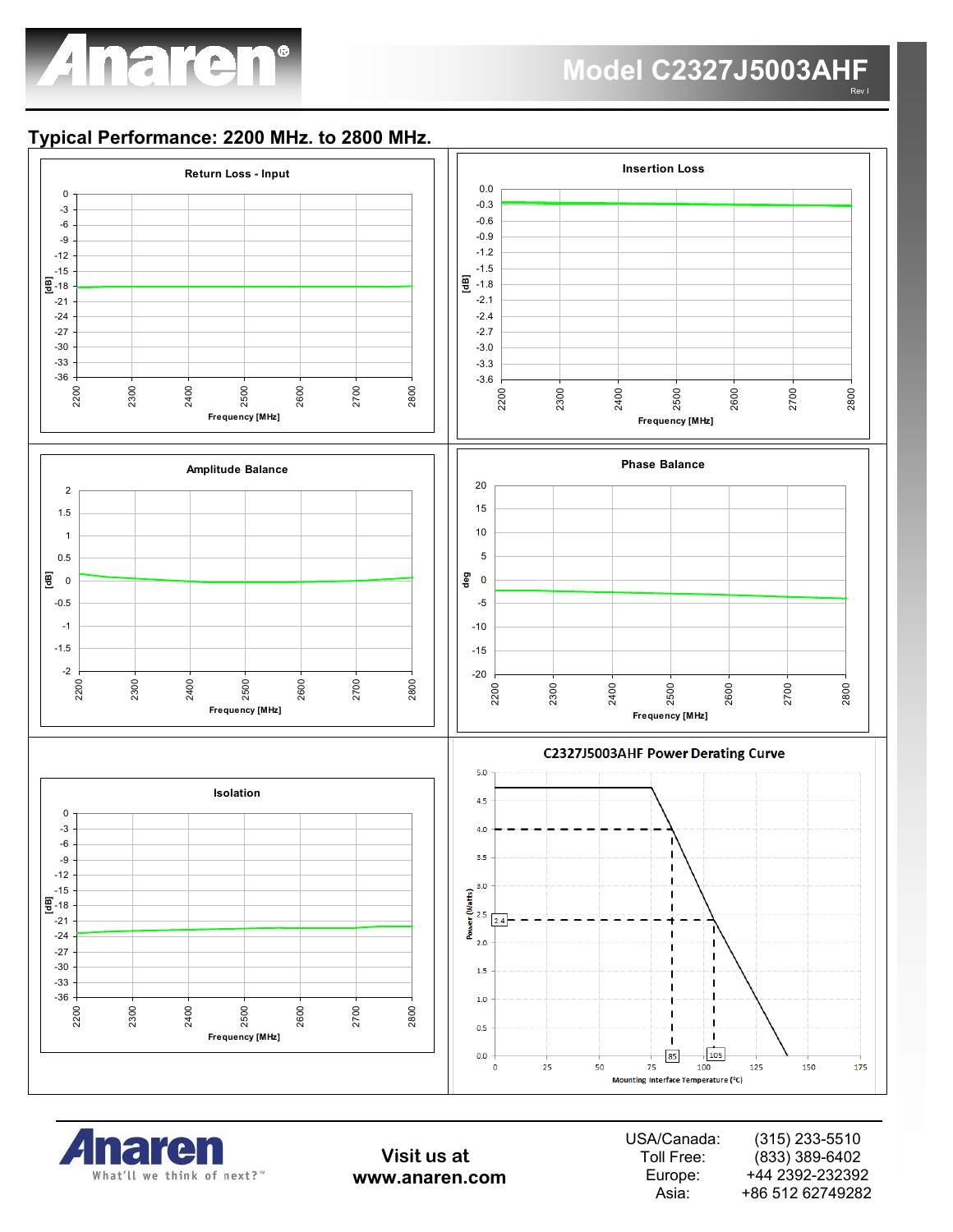

# **Definition of Measured Specifications**

| <b>Parameter</b>                   | <b>Definition</b>                                                                                                       | <b>Mathematical Representation</b><br>i, j, k, m is denoted as the port index of input, isolated, direct<br>and coupled port for specific pin configuration shown in the table |
|------------------------------------|-------------------------------------------------------------------------------------------------------------------------|--------------------------------------------------------------------------------------------------------------------------------------------------------------------------------|
| <b>Return Loss</b>                 | The impedance match of the<br>coupler to a 50 $\Omega$ system. Return<br>Loss is an alternate means to<br>express VSWR. | $20\log_{10}( S_{ii} )$                                                                                                                                                        |
| <b>Isolation</b>                   | The input power divided by the<br>sum of the power at the two<br>output ports.                                          | $20\log_{10} S_{ii} $                                                                                                                                                          |
| <b>Insertion Loss</b>              | The input power divided by the<br>sum of the power at the two<br>output ports.                                          | $10\log_{10}( S_{mi} ^2 +  S_{ki} ^2)$                                                                                                                                         |
| <b>Amplitude</b><br><b>Balance</b> | The difference in power between<br>the two outputs.                                                                     | $20\log_{10}(\frac{S_{ki}}{S})$                                                                                                                                                |
| <b>Phase Balance</b>               | The difference in phase angle<br>between the two output ports.                                                          | $\angle S_{ki} - \angle S_{mi} + 90^\circ$                                                                                                                                     |

**\***100% RF test is performed per spec definition for pin configuration 1 and port 1 (input port) is connected to pin1, port 2 (isolated port) is connected to pin 3, port 3 (direct port) is connected to pin 4 and port 4 (isolated) is connected to pin 6**.** 



**Visit us at www.anaren.com**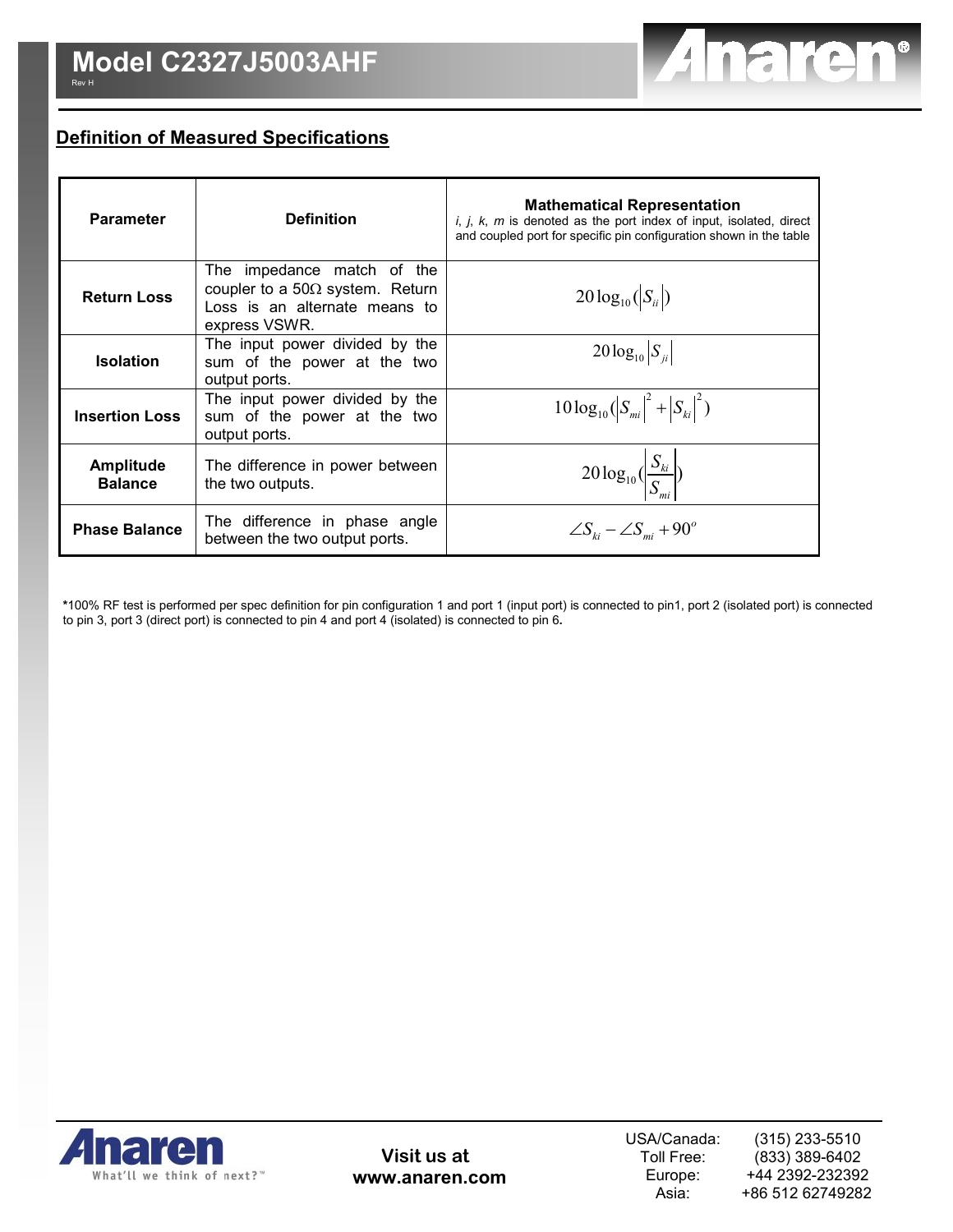

### **Mounting Configuration:**

In order for Xinger surface mount components to work optimally, the proper impedance transmission lines must be used to connect to the RF ports. If this condition is not satisfied, insertion loss, Isolation and VSWR may not meet published specifications.

All of the Xinger components are constructed from organic PTFE based composites which possess excellent electrical and mechanical stability. Xinger components are compliant to a variety of ROHS and Green standards and ready for Pb-free soldering processes. Pads are Gold plated with a Nickel barrier.

An example of the PCB footprint used in the testing of these parts is shown below. In specific designs, the transmission line widths need to be adjusted to the unique dielectric coefficients and thicknesses as well as varying pick and place equipment tolerances.





**Visit us at www.anaren.com**